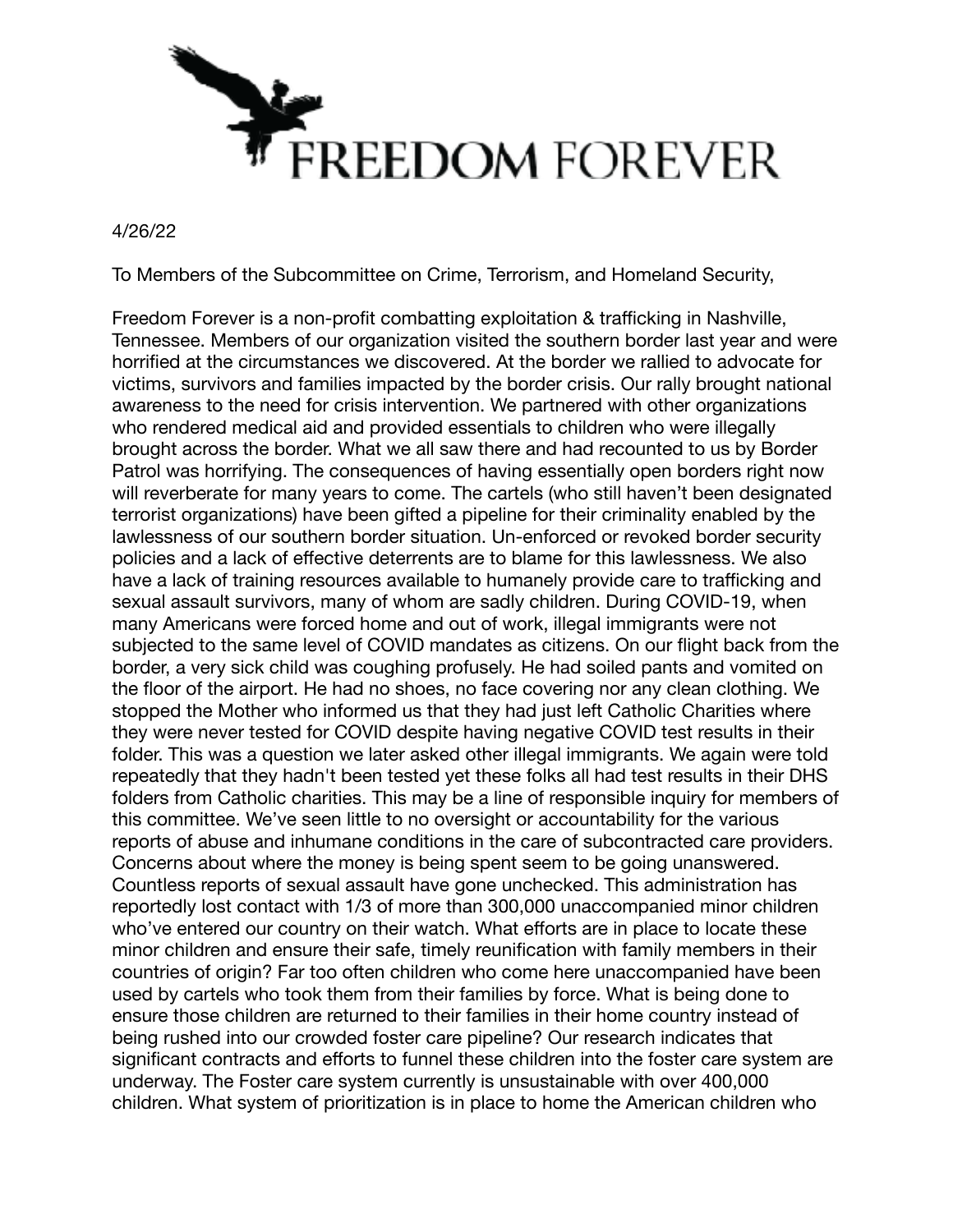have been waiting for a home versus children who likely have family in other countries? Currently to our knowledge, theres no serious oversight or funding to get to the bottom of sexual abuse, exploitation and trafficking occurring while children are entrusted to the Government's care. The border crisis is an extension of that inhumane, reckless, negligent and exploitive failure. All of the problems laid out above are preventable with intervention, both at the border and at the source of the problem. If we don't intervene and protect our border — Cartels will continue to operate and profit with almost total impunity. The designated Border Czar, Vice-President Kamala Harris has failed to visit the areas of the border where the crisis is taking place. This is gross negligence. Members of Congress and border patrol have been sounding the alarm on this crisis to no avail and now with the impending revocation of Title 42 we face the reality that this crisis will only increase. We're writing on behalf of the people who can't speak for themselves who've been harmed or killed as a result of these failures to act in a national emergency. That includes many Americans who've been killed by Fentanyl flooding through our border. It's now the #1 cause of death among 18-45 year old Americans and a serious vulnerability to experiencing exploitation. This crisis is unsustainable and we firmly believe it will result in the greatest crime increase and human trafficking increase that we've ever seen. We also believe it will drive the historic number of Fentanyl deaths we've seen to skyrocket to new all time highs. This transit of Fentanyl, aided in part by China but carried out largely by Cartels, needs to be treated as the biowarfare that we all know it is. If our enemies killed the same number of people with a bomb as they have with Fentanyl, we'd be posturing ourselves very differently as a nation. We urge you to prioritize the prevention of trafficking, child exploitation and illegal activities immediately. We implore you to disclose relevant statistics to the American public that have been suppressed by Secretary of DHS, Alejandro Mayorkas despite being asked for this information by Senator Ted Cruz. The collective failure to act from various arms of our Government is grossly negligent at the least and could be construed as evidence of participating in and enabling human trafficking and drug trafficking at worst. Countless criminals on the National Terrorist watchlist have crossed our border illegally. We only know about those who've been caught. Who's here right now from that list that we don't know about? How many Americans will die as a result? Convicted child rapists, murderers and gang members have also crossed our largely open border. In far too many cases, these sex offenders re-offend and even murder Americans. How many Americans need to suffer such horrific fates before the Government will act with it's full authority and power to stop this crisis? If the majority will not act today, I hope that a bi partisan coalition will act to find the answers to the following questions at the very least:

- How many reports of sexual assault were there of unaccompanied minors?

- How many reports of sexual assault for Accompanied minors were reported?

- How many children are screened for sexual assault after being detained? (Both UC and accompanied)

- How many children die in custody? How many die crossing the border or are found dead by border patrol?

- How many children come with single adult males?